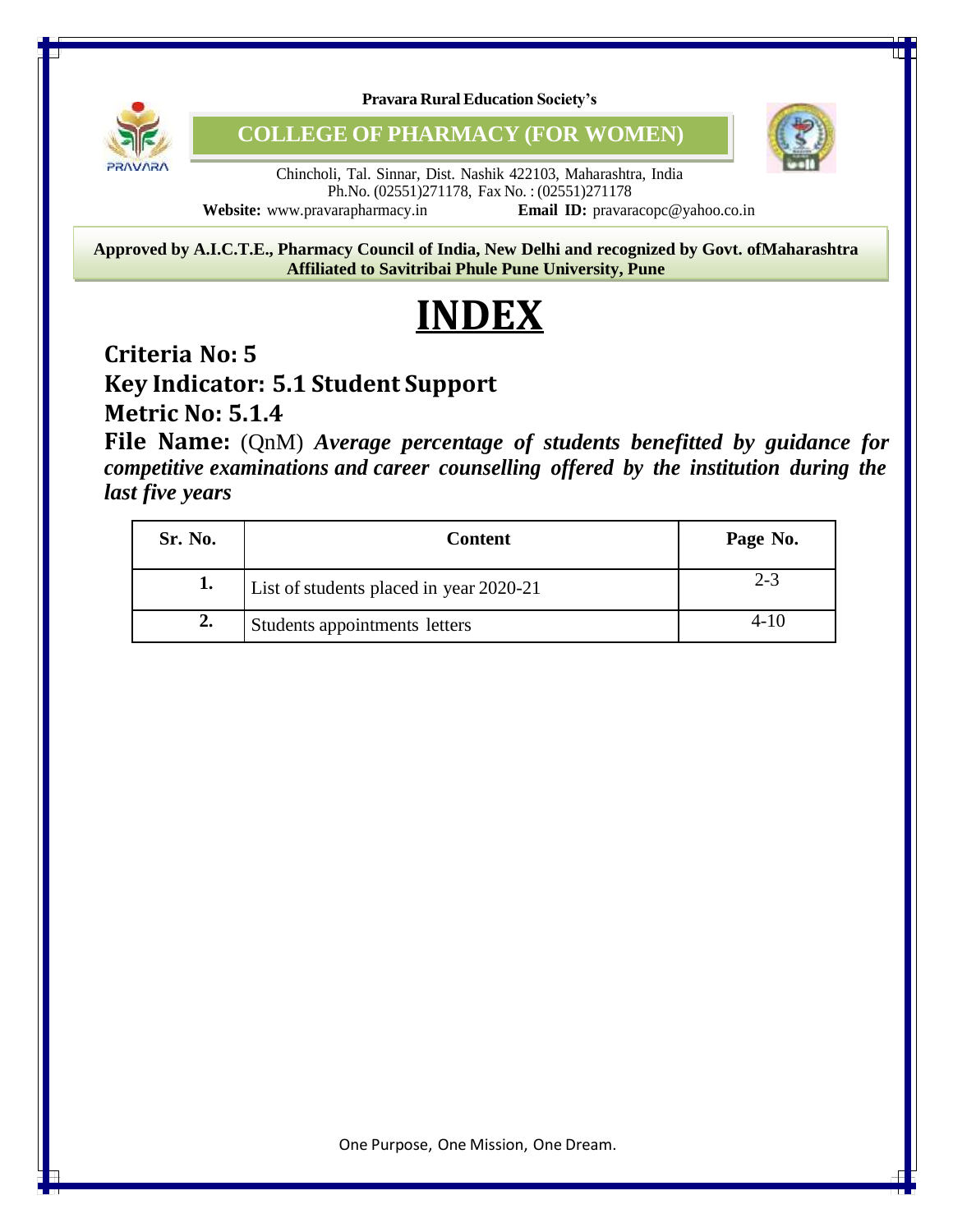| Sr.<br>No.                           | <b>Name of Students</b>    | Organization          | Package(In<br>lakhs) | <b>Position</b>             |
|--------------------------------------|----------------------------|-----------------------|----------------------|-----------------------------|
| $\mathbf{1}$                         | Ahire Kartika              | Glenmark              |                      | <b>Trainee Production</b>   |
|                                      | Shantaram                  | Pharmaceuticals       | 1.44                 | Officer                     |
|                                      |                            | Nashik.               |                      |                             |
| $\overline{2}$                       | <b>Avhad Sonal Shivaji</b> | <b>Advantmed LLP</b>  | 1.80                 | <b>Trainee Data Analyst</b> |
|                                      |                            | Gujrat.               |                      |                             |
| $\overline{3}$                       | Awari Shraddha             | <b>Advantmed LLP</b>  | 1.80                 | <b>Trainee Data Analyst</b> |
|                                      |                            | Gujrat.               |                      |                             |
| $\overline{4}$                       | <b>Bhabad Sonali</b>       | Aditya Medical &      |                      | Pharmacist                  |
|                                      |                            | general Store,        | 1.5                  |                             |
|                                      |                            | Sinnar                |                      |                             |
| $\overline{5}$                       | <b>Bhamre Ashwini</b>      | <b>IKS</b> Healthcare | 1.90                 | <b>Trainee data Analyst</b> |
|                                      |                            | Mumbai                |                      |                             |
| $\overline{6}$                       | <b>Bodke Vrushali</b>      | N.V Pharma, Sinner    | 1.44                 | <b>Quality Assurance</b>    |
|                                      |                            |                       |                      | Officer, Sinnar             |
| $\overline{7}$                       | Borade Vaishnavi Sopan     | <b>Medical Coder</b>  | 2.8                  | Meril Lifescience Pvt.      |
|                                      |                            |                       |                      | Limited, Gujrat.            |
| $8\,$                                | <b>Borse Swati</b>         | Ipca Silvasa,         | 1.44                 | Trainee, QC officer.        |
| $\overline{9}$                       | Gaikwad Neha               | Genome Biotech        | 1.50                 | Microbiologist              |
|                                      | Balasaheb                  | Pvt. Ltd.             |                      |                             |
| 10                                   | Gajare Swapnali Vikram     | Labcorp, Pune         | 06.00                | Data analyst                |
| $\overline{11}$                      | Gavhane Komal              | Episource: Payer      |                      | Data analyst                |
|                                      |                            | Healthcare            |                      |                             |
|                                      |                            | Analytics &           | 1.5                  |                             |
|                                      |                            | Technology            |                      |                             |
|                                      |                            | Solutions             |                      |                             |
| 12                                   | Govardhane Sakshi Balu     | Iks health care       | 1.9                  | Data analyst                |
|                                      |                            | solutions             |                      |                             |
| $\overline{13}$                      | Jadhav Komal               | Gebbs Healthcare      |                      | <b>Medical Coding</b>       |
|                                      | Vasantrao                  | solutions,            | 1.5                  |                             |
|                                      |                            | Aurangabad.           |                      |                             |
| $\overline{14}$                      | Jadhav Puja Satish         | Dhanvantari           | 1.44                 | Pharmacist                  |
|                                      |                            | medical               |                      |                             |
| 15                                   | Kadre Yogita Jitendra      | Mankind Lab           | 1.8                  | Medical                     |
|                                      |                            | Mumbai                |                      | Representative              |
| 16                                   | Landage Akshada            | Mitrasen              | 1.44                 | Pharmacist                  |
|                                      |                            | Medical.Rahata        |                      |                             |
| $\overline{17}$                      | Pawar Pratiksha Dilip      | <b>Shree Generic</b>  | 1.5                  | Pharmacist                  |
| One Purpose, One Mission, One Dream. |                            |                       |                      |                             |

**Number of outgoing students placed in 2020-21 year**

 $\mathbb T$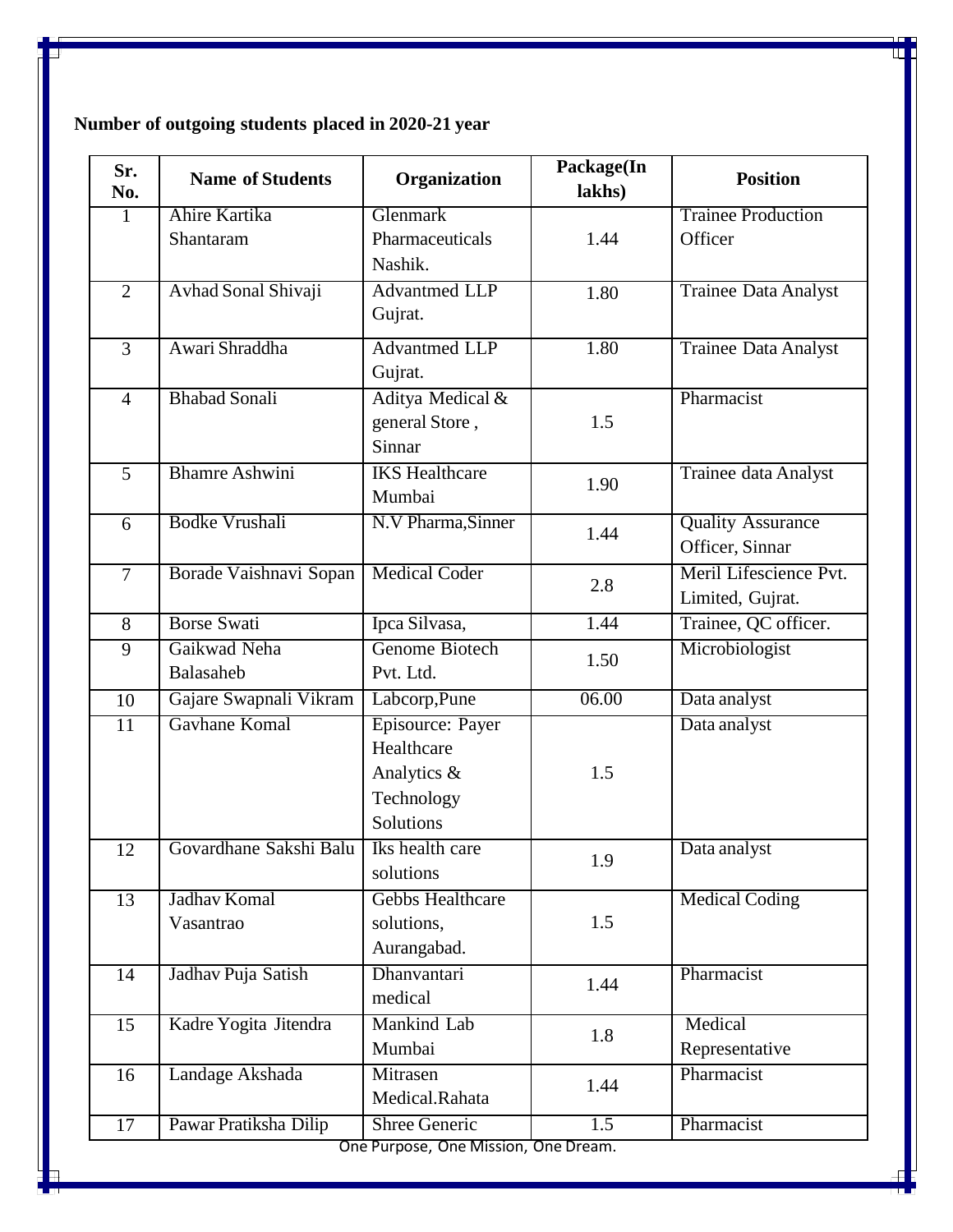|                 |                         | Medical, Nashik        |      |                             |
|-----------------|-------------------------|------------------------|------|-----------------------------|
| 18              | Rathod Divya            | MacLeod's              | 1.8  | <b>Associate Research</b>   |
|                 | Ravindranath            | pharma, Mumbai.        |      | Analyst.                    |
| $\overline{19}$ | Sadgir Urmila Rambhau   | <b>Advantmed LLP</b>   | 1.66 | <b>Medical Coding</b>       |
|                 |                         | Gujrat.                |      |                             |
| $\overline{20}$ | Salve Tejal Sanjay      | <b>Retail Pharmacy</b> | 1.5  | Pharmacist                  |
|                 |                         | Shop                   |      |                             |
| 21              | Sarde Bhakti Gahininath | Gebbs healthcare       |      | Medical coding              |
|                 |                         | solution.              | 1.9  |                             |
|                 |                         | Aurangabad             |      |                             |
| 22              | Shinde Pratibha Sanjay  | Medical coding         | 1.44 | <b>Medical Coder</b>        |
| 23              | Somwanshi Gayatri       | Medical shop -         | 1.44 | Pharmacist                  |
|                 | Sanjay                  | Swami medical          |      |                             |
| 24              | Temrikar Sana           | Data analyst           | 1.8  | <b>IKS</b> health care      |
|                 |                         |                        |      | solutions                   |
| 25              | Vartak Manali           | Pharmacist             |      | Chirayu Super               |
|                 |                         |                        | 1.5  | <b>Speciality Hospital</b>  |
|                 |                         |                        |      | Chemist                     |
| 26              | Tajanpure Harshali      | <b>Medical Shop</b>    | 0.72 | Pharmacist                  |
| 27              | Donde Harsha Kailas     | Pharmacist             | 1.44 | Sanjivani Retail            |
|                 |                         |                        |      | Pharmacy, Nashik            |
| 28              | Rangrez Sadaf Arshad    | MedicalCoder           | 5.00 | Covance India,              |
|                 | Gafur                   |                        |      | Mumbai                      |
| 29              | Mane Sushama Sarjerao   | Assistant professor    | 2.5  | <b>Ideal College of</b>     |
|                 |                         |                        |      | Pharmacy, Kalyan.           |
| $\overline{30}$ | Lonare Mayuri Kiran     | Assistant professor    |      | <b>Assistant Professor,</b> |
|                 |                         |                        | 2.0  | Shriram dnyan               |
|                 |                         |                        |      | Shikshan Sanstha            |
|                 |                         |                        |      | Vaijapur.                   |
| 31              | Sonam Raghunath         | Pharmacist             | 1.44 | Pharmacist Officer,         |
|                 | Sanap                   |                        |      | Lasalgoan                   |
| $\overline{32}$ | Pawar Swapna            | Assistant professor    | 2.5  | <b>Ideal College of</b>     |
|                 |                         |                        |      | pharmacy, Kalyan.           |



Phargale

**Dr. C. J. Bhangale Principal**

Principal<br>One Purpose, One Mission, One Dream. College of Pharmacy, Chincholi<br>Tal. Shmar, Dist. Nashik 422102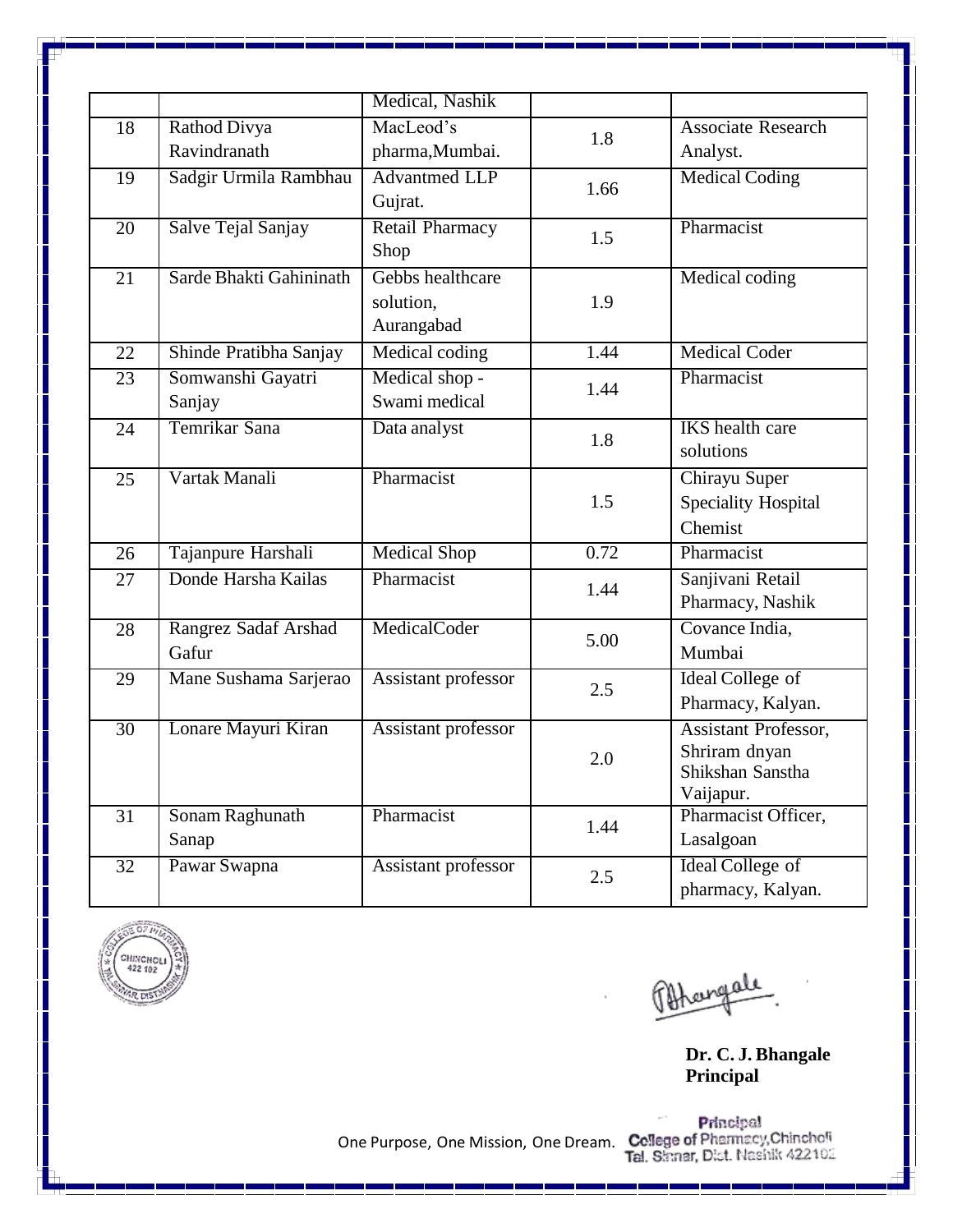| <b>Name of Students</b> | Organization          | Proof                                                                                                                                                                                                                                                                                                                                 |
|-------------------------|-----------------------|---------------------------------------------------------------------------------------------------------------------------------------------------------------------------------------------------------------------------------------------------------------------------------------------------------------------------------------|
| Avhad Sonal Shivaji     | Advantmed LLP Gujrat. | Allan No.: AAN - ANN                                                                                                                                                                                                                                                                                                                  |
|                         |                       | LETTER OF APPOINTMENT (EMPLOYMENT AGREE)<br>AM/APTLIN/2021/ 418                                                                                                                                                                                                                                                                       |
|                         |                       | To Small Shivage Autust                                                                                                                                                                                                                                                                                                               |
|                         |                       | Address TATT STORY AR PART Department models induces the 422233<br>Eingrid: 24044<br><b>Bund 11</b>                                                                                                                                                                                                                                   |
|                         |                       | Dear Strial Shiveji autod                                                                                                                                                                                                                                                                                                             |
|                         |                       | With reference to your application and subsequent marries with an weight<br>"Medical Coder" in "Medical Record Review Dept. - MIBI Operation<br><b>ABSES</b><br>fallowing terms and conditions:                                                                                                                                       |
|                         |                       | Date of Joining: 8th August . 2221                                                                                                                                                                                                                                                                                                    |
|                         |                       | Place/Therefor: Your initial place of work will be 402, 4" from, massive is<br>Abmodated, Osleret -380 015. However, your persons are Hamferstow within the<br>enterchalter, stater concerns, branches or subsidiary at any place in base or abroad, a<br>may come up in future at any time at the sole discretion of the management. |
| Awari Shraddha          | Advantmed LLP Gujrat. |                                                                                                                                                                                                                                                                                                                                       |
|                         |                       | ADVANTMED                                                                                                                                                                                                                                                                                                                             |
|                         |                       | Divisional Liberty Roads                                                                                                                                                                                                                                                                                                              |
|                         |                       | Ellistication Office Latine, PLILL, TANE<br>Dee Straits,                                                                                                                                                                                                                                                                              |
|                         |                       | Competitionship<br>the arm process to accept you are offer of fireplayment locast on the systems.<br>Hollowers you had still us Databa of the latins and constitute of this we as unitar                                                                                                                                              |
|                         |                       | $\gamma$ . The matrices of the first County of Research function (2000) and the matrix of the space of the first control (2000) and the matrix of the space of the space of the control (3000) and the space of the space of the<br>to Advances 1.<br>S. John'ny Pontrolly, Phonix refer to demissive 2.                              |
|                         |                       | Depart of your analysis/mort will be provided to Apparentment Getter, which ask he insured by<br>you about painting                                                                                                                                                                                                                   |
|                         |                       | Group seas depart that Constructions Office, you will be autigors to Kingdogment Beckground.<br>Shorthalasts, For detects philoson was Armenium 3.                                                                                                                                                                                    |
|                         |                       | Already sign: a seary of this follow as a follow of your accountance of this other.<br>Locating firmwart his is story and mutually trained plat namely with an                                                                                                                                                                        |
|                         |                       | Tringle Shills<br>Page 1 of 8                                                                                                                                                                                                                                                                                                         |
|                         |                       |                                                                                                                                                                                                                                                                                                                                       |
|                         |                       |                                                                                                                                                                                                                                                                                                                                       |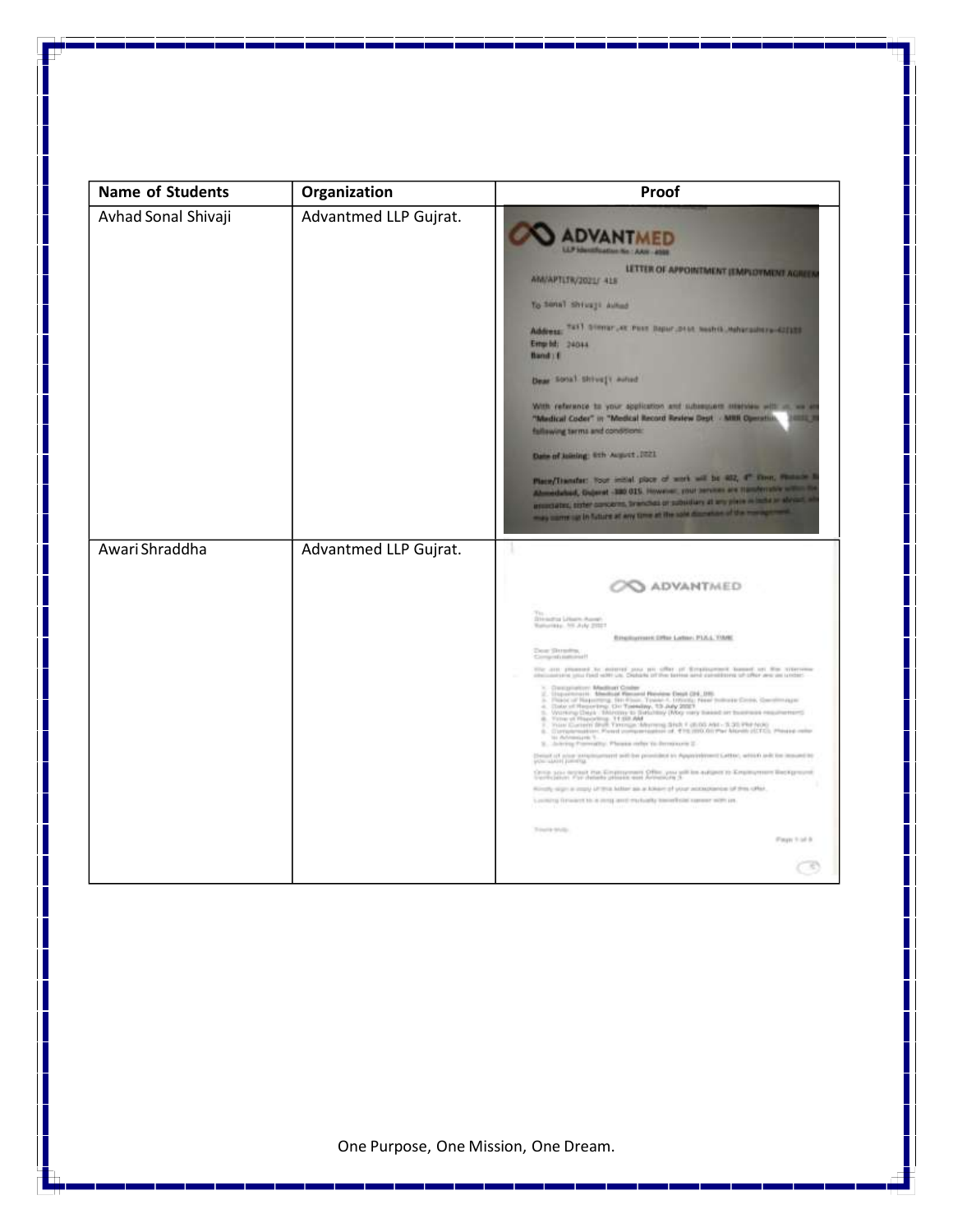| <b>Bhabad Sonali</b>  | Aditya Medical & general     |                                                                                                                                                                                                                                                                                                                                                                                                                                                                                                                                                                                                                                                                                            |
|-----------------------|------------------------------|--------------------------------------------------------------------------------------------------------------------------------------------------------------------------------------------------------------------------------------------------------------------------------------------------------------------------------------------------------------------------------------------------------------------------------------------------------------------------------------------------------------------------------------------------------------------------------------------------------------------------------------------------------------------------------------------|
|                       | Store, Sinnar                | (TO WHOM SO EVER CONCERN)<br>mrs. Bhabad Sonali Suryabhan<br>working as a charmacist<br>in firm Aditya medical and<br>general store, Nandur<br>From may 2021 to till date<br>on the salary of Rs. 10,000/-<br>Authorized Signatory<br>For mr Dighe provincepted<br>$Signature -$<br>r Digina, 58 60309 100                                                                                                                                                                                                                                                                                                                                                                                 |
| <b>Bhamre Ashwini</b> | <b>IKS Healthcare Mumbai</b> | WOULD A CITEDITION.<br>Bader Angers, Bene Kylled sevens, 2008<br>to any story and a filter and<br>LE 12 4 8 8 10 11 12<br>Peterm (Obs Leine<br>and in address the transfer and the state property in the $\alpha$<br>$\begin{tabular}{l} $ \begin{tabular}{l} \bf 0 & 0 & 0 \\ \bf 1 & 0 & 0 \\ \bf 2 & 0 & 0 \\ \bf 3 & 0 & 0 \\ \bf 4 & 0 & 0 \\ \bf 5 & 0 & 0 \\ \bf 6 & 0 & 0 \\ \bf 7 & 0 & 0 \\ \bf 8 & 0 & 0 \\ \bf 9 & 0 & 0 \\ \bf 10 & 0 & 0 \\ \bf 11 & 0 & 0 \\ \bf 12 & 0 & 0 \\ \bf 13 & 0 & 0 \\ \bf 14 & 0 & 0 \\ \bf 15 & 0 & 0 \\ \bf 16 & 0 & 0 \\ \bf 17 & 0 &$<br>more in paints apparing attract of the<br>the first and probability<br>erner<br>The Merchan control |
|                       |                              | OD.                                                                                                                                                                                                                                                                                                                                                                                                                                                                                                                                                                                                                                                                                        |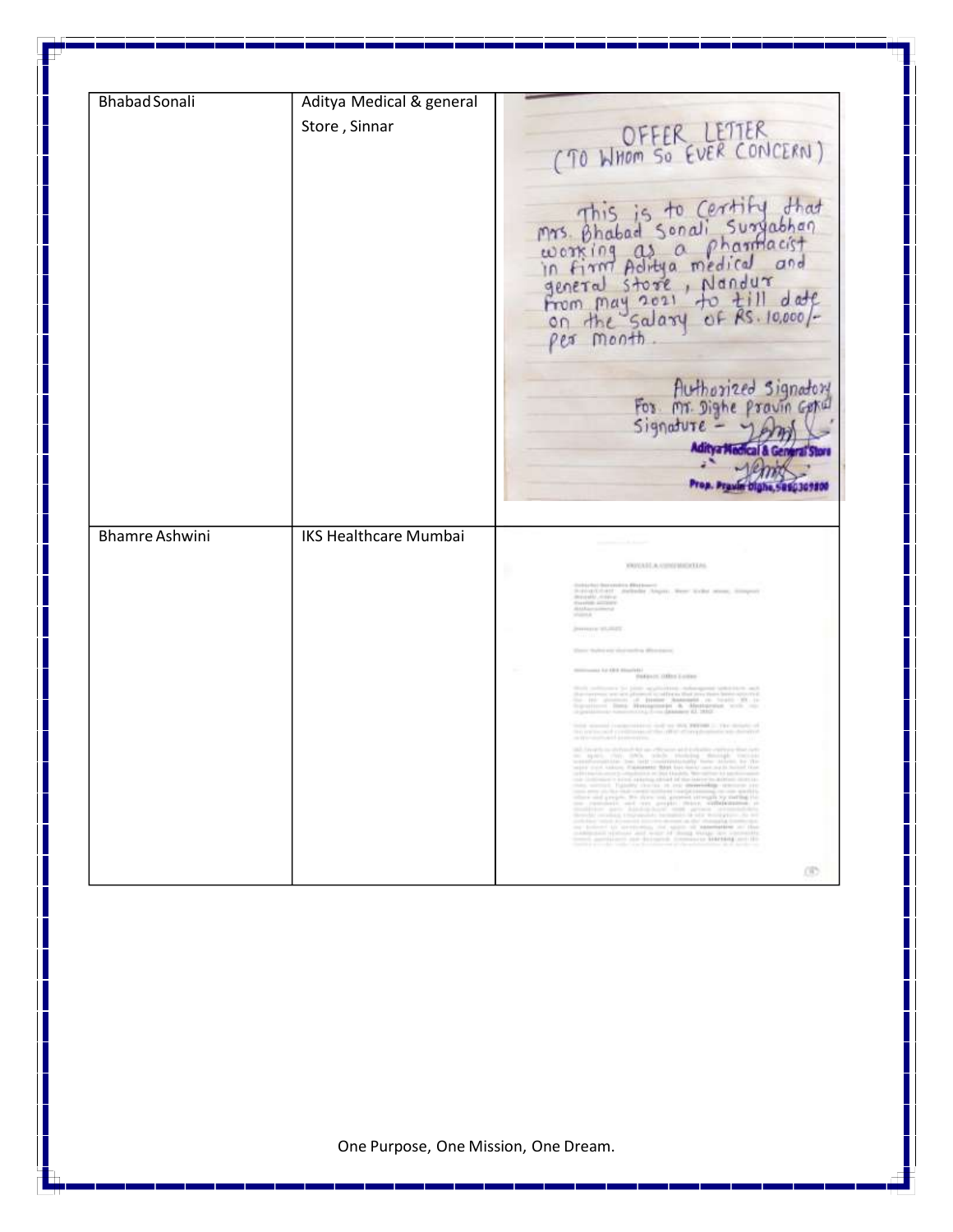| Borade Vaishnavi Sopan | <b>Medical Coder</b> |                                                                                                                                                                                                                                                                                                                                                                       |
|------------------------|----------------------|-----------------------------------------------------------------------------------------------------------------------------------------------------------------------------------------------------------------------------------------------------------------------------------------------------------------------------------------------------------------------|
|                        |                      | CONSULTANCY SERVICES CONTRACT SETWISH VANDANT BORADE                                                                                                                                                                                                                                                                                                                  |
|                        |                      | The person agreement to made at of the 17th day of January 2022 between                                                                                                                                                                                                                                                                                               |
|                        |                      | Mati Life Science: Private Limited, a company regime of under the applicitie lives of India faccing it<br>is equivered effect of following addents: Building Heave, Noktonomi Marg, Choix, Vega 394191, Ospest, India<br>India (her                                                                                                                                   |
|                        |                      | And                                                                                                                                                                                                                                                                                                                                                                   |
|                        |                      | Vatskaard Bernde koving her principal place of bestems at At Part - Planpskyons Klassek, Ganach<br>Nagar Tai, Dist - Nashih, Pia Cade - 422010 koka (harniauber polumet to ar " <u>Contaktors")</u>                                                                                                                                                                   |
|                        |                      | 1. DUTIES:                                                                                                                                                                                                                                                                                                                                                            |
|                        |                      | Close looply retire: Considers to make service, (how<br>inflat referred to an "herone") to then relying to continue heron control to an expected for the term and conditions of this spreasest and Considerate why mode Services                                                                                                                                      |
|                        |                      | Such service to be centered under the repertation and duration of the Management of Cheri (Appearance of Cheri<br>Organization or any other personated meanstral for the parageon by the management of Cheri<br>Organization (becom                                                                                                                                   |
|                        |                      | The Consolicer is obligated to cooplete the allocated tasks or per mandated timelines as questioned in the<br>mode of communication (e-mediperturent document).                                                                                                                                                                                                       |
|                        |                      | 1. TERM AND TERMINATION:<br>Services under the agreement thalf be deemed to have commenced from $61^{\circ}$ February 1922<br>and will continue til $51^{\circ}$ Juneaury 1925, only<br>set to ender termination as reasonal thereof (herein after referred                                                                                                           |
|                        |                      | as "Tena").                                                                                                                                                                                                                                                                                                                                                           |
|                        |                      | The services shall be entended at the decretion of Claret Organization, for a further period, which will be<br>motodly agreed upon and shall be broad on order on the performance of the consultant and the broaters<br>requirement                                                                                                                                   |
|                        |                      | This spreezest can be terminated by wither side on giving two month's potton.                                                                                                                                                                                                                                                                                         |
|                        |                      | A Companiention:<br>The first in he push in the committed for Concellency cervine; under this agreement shall be DIR.<br>25,600% per Monethly Borth. Any other additional service: if required will be countleted through an                                                                                                                                          |
|                        |                      | addenchias to this agrees                                                                                                                                                                                                                                                                                                                                             |
|                        |                      | Consider will used a monthly needed to Clent Ognometers. This masses is preside by Clent Organization within 30 steps of infearing completed and account in opposed by Clent's discrete the clear is                                                                                                                                                                  |
|                        |                      | Page 3 of 3                                                                                                                                                                                                                                                                                                                                                           |
|                        |                      |                                                                                                                                                                                                                                                                                                                                                                       |
| Gajare Swapnali Vikram | Labcorp, Pune        | *****<br>PLACED IN 18 labcorp                                                                                                                                                                                                                                                                                                                                         |
|                        |                      | " IT WAS THE BEST DECISION I                                                                                                                                                                                                                                                                                                                                          |
|                        |                      | MADE AFTER B.PHARMA TO BE IN<br>CLINICAL TRAIL DATA<br>ANALYTICS, HERE I AM PLACED<br>WITH LABCORP, THANKS KITE-AI<br>FOR THE OPPORTUNITY "<br><b>MEALAPHALL GAJARE</b><br>the contract of the contract of the<br>KOTEL.<br>are contractions of well from the<br>contract property computed with $\alpha$ . The contract of<br>$\alpha$ is a sequence of the $\alpha$ |
|                        |                      | on =                                                                                                                                                                                                                                                                                                                                                                  |
|                        |                      |                                                                                                                                                                                                                                                                                                                                                                       |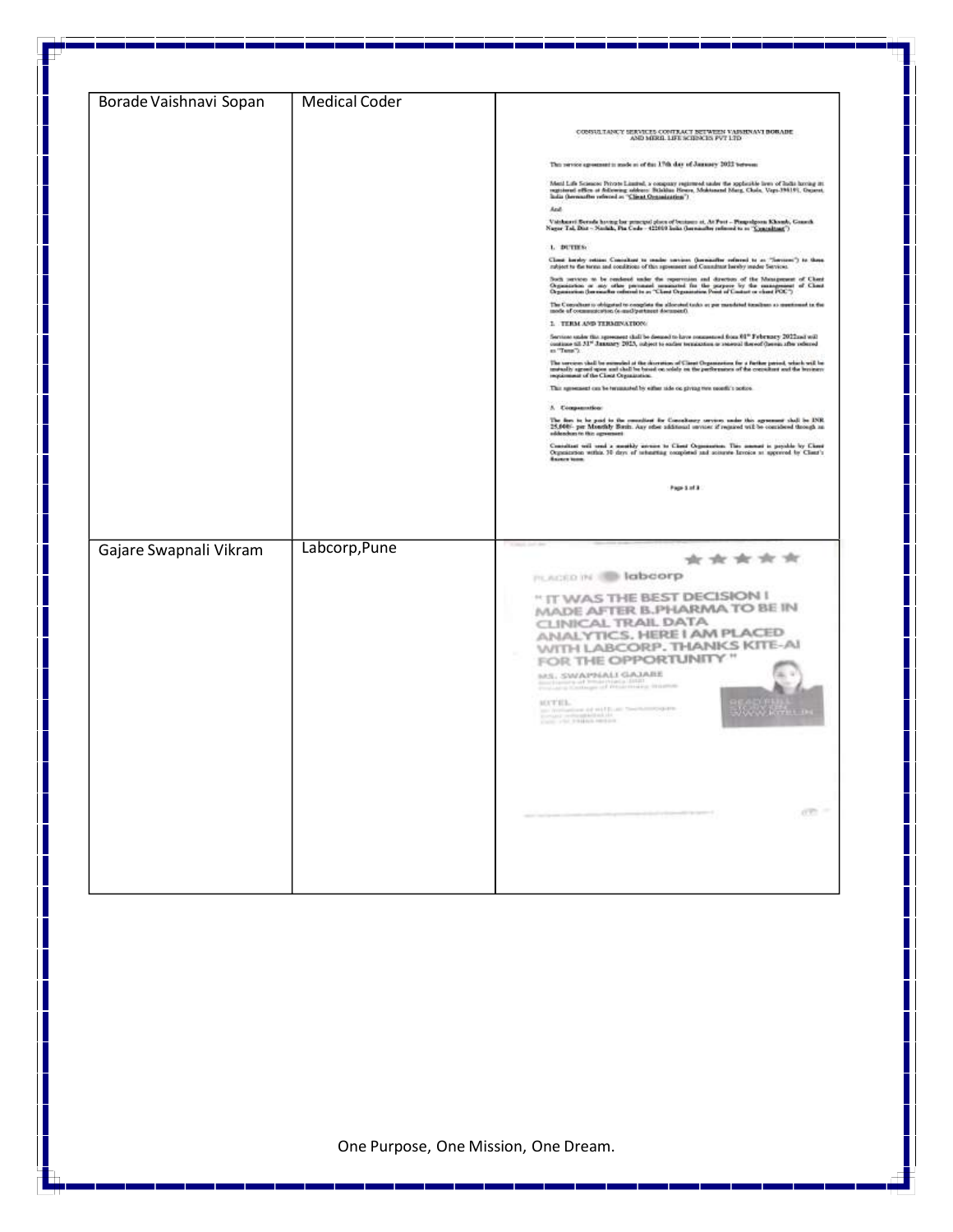| Gavhane Komal          | Episource: Payer            |                                                                                                                                                                                                                                                                                                                                                                                                                                                                                                                                                                                                                                                                                                                                                                                                                                                                                                                                                                                            |
|------------------------|-----------------------------|--------------------------------------------------------------------------------------------------------------------------------------------------------------------------------------------------------------------------------------------------------------------------------------------------------------------------------------------------------------------------------------------------------------------------------------------------------------------------------------------------------------------------------------------------------------------------------------------------------------------------------------------------------------------------------------------------------------------------------------------------------------------------------------------------------------------------------------------------------------------------------------------------------------------------------------------------------------------------------------------|
|                        | Healthcare Analytics &      | <b>Reinmann</b>                                                                                                                                                                                                                                                                                                                                                                                                                                                                                                                                                                                                                                                                                                                                                                                                                                                                                                                                                                            |
|                        | <b>Technology Solutions</b> |                                                                                                                                                                                                                                                                                                                                                                                                                                                                                                                                                                                                                                                                                                                                                                                                                                                                                                                                                                                            |
|                        |                             |                                                                                                                                                                                                                                                                                                                                                                                                                                                                                                                                                                                                                                                                                                                                                                                                                                                                                                                                                                                            |
|                        |                             | 39-91-0000<br>Engineer 10: Editeration                                                                                                                                                                                                                                                                                                                                                                                                                                                                                                                                                                                                                                                                                                                                                                                                                                                                                                                                                     |
|                        |                             | <b><i><u>Samal Esphano</u></i></b><br><b>Municipal</b> Pres.<br>Satyangan Ikuhmiti,<br>Metallinger<br>Maturatics - Alders                                                                                                                                                                                                                                                                                                                                                                                                                                                                                                                                                                                                                                                                                                                                                                                                                                                                  |
|                        |                             | <b>Basi Kumd Garburn</b><br><b>Ball</b> : Regardment cardial                                                                                                                                                                                                                                                                                                                                                                                                                                                                                                                                                                                                                                                                                                                                                                                                                                                                                                                               |
|                        |                             | If post-translation prifits Queenville North-<br>Editional of the impressions with indiversions and yighted source. We are aware of the fact, all have a districtive yighter sales and would like to that's<br>and to anti-refused the collect. She are sent that only and contribute to the last-sheed of co. A plus manipulational                                                                                                                                                                                                                                                                                                                                                                                                                                                                                                                                                                                                                                                       |
|                        |                             | With reference to our liftle camer stand (if the RMS, Ne art-pleased to appete good, Trainee -MST offering SEBS-2000,<br>Please with that the timing and contitions of your newly continue; at videopositions after, is to be frouted as ability contribution and one and<br>lat dihe dapi tito interessions una detablisate of filte sympassical accompanies and other designma sells by her self-autocalities finity reprogrammely<br>All information signifity loss remainsation, basello and prifermance special servicity strated as United configurate idents democratic on<br>during of information with aller resultance administration or private in strains and trains<br>We conjected by an or this is conce, and we have an well contact your gent up to a view and not work intellution.<br>The anciented to approximate the hydrotrof the most access of pay assessment.<br>We not in section impressing over sith Gimson.                                                   |
|                        |                             | Will And Walnut.<br>he brannersk-helpt                                                                                                                                                                                                                                                                                                                                                                                                                                                                                                                                                                                                                                                                                                                                                                                                                                                                                                                                                     |
|                        |                             | roje                                                                                                                                                                                                                                                                                                                                                                                                                                                                                                                                                                                                                                                                                                                                                                                                                                                                                                                                                                                       |
|                        |                             | Ins Institut #8<br><b>Birks Gallery</b><br><b>Registers</b>                                                                                                                                                                                                                                                                                                                                                                                                                                                                                                                                                                                                                                                                                                                                                                                                                                                                                                                                |
|                        |                             | <b>EXP by prove bala Po.com</b> (when extensional control and antimal behavioral and<br>Naparent Office for 10 hardwareness during due that \$1.0 flows (down) 100 kW<br><b>CONTRACTOR</b>                                                                                                                                                                                                                                                                                                                                                                                                                                                                                                                                                                                                                                                                                                                                                                                                 |
| Govardhane Sakshi Balu | Iks health care solutions   |                                                                                                                                                                                                                                                                                                                                                                                                                                                                                                                                                                                                                                                                                                                                                                                                                                                                                                                                                                                            |
|                        |                             |                                                                                                                                                                                                                                                                                                                                                                                                                                                                                                                                                                                                                                                                                                                                                                                                                                                                                                                                                                                            |
|                        |                             | 55.06                                                                                                                                                                                                                                                                                                                                                                                                                                                                                                                                                                                                                                                                                                                                                                                                                                                                                                                                                                                      |
|                        |                             |                                                                                                                                                                                                                                                                                                                                                                                                                                                                                                                                                                                                                                                                                                                                                                                                                                                                                                                                                                                            |
|                        |                             | ing the pair (that has the data of all associated as a<br><b>Disk Scott Armed</b><br>Indebt had been                                                                                                                                                                                                                                                                                                                                                                                                                                                                                                                                                                                                                                                                                                                                                                                                                                                                                       |
|                        |                             | Avenue Lade of Appropriate<br>for the cent terms a present out aim distribute follows them a stabilize hyperged this local countries.                                                                                                                                                                                                                                                                                                                                                                                                                                                                                                                                                                                                                                                                                                                                                                                                                                                      |
|                        |                             | New Banda Siccerdiana<br>V describert auf schließen der Rein gemeinstern und Gefühlung des Kantigen als Beitrich (der auf die Statten)<br>An einem der Statte und den Tade (der Statten der an der Statten der als der Statten dem Reinigerer in Statte<br>"P                                                                                                                                                                                                                                                                                                                                                                                                                                                                                                                                                                                                                                                                                                                              |
|                        |                             | $\label{eq:2.1} \begin{array}{ll} \mathcal{L}(\mathcal{L}(\mathcal{L})) = \mathcal{L}(\mathcal{L}(\mathcal{L})) = \mathcal{L}(\mathcal{L}(\mathcal{L})) = \mathcal{L}(\mathcal{L}(\mathcal{L})) = \mathcal{L}(\mathcal{L}(\mathcal{L})) = \mathcal{L}(\mathcal{L}(\mathcal{L})) = \mathcal{L}(\mathcal{L}(\mathcal{L})) = \mathcal{L}(\mathcal{L}(\mathcal{L})) = \mathcal{L}(\mathcal{L}(\mathcal{L})) = \mathcal{L}(\mathcal{L}(\mathcal{L})) = \mathcal{L}(\mathcal{L}(\math$<br>the most of a constructed that a sequence is shall be added in the characters and completely and adjustment com<br>A second complete of the Complete Mark by Surveyley that for the best on a second to be a second or any second<br>Printed into this track is marked on a new control of the subset of printed<br>has this is he safer in parties Damager what as considered to plus with them they be an electronical data the state of the line.<br>The strength and Col. Box 2018 13 parts to any |
|                        |                             | The fit and money.                                                                                                                                                                                                                                                                                                                                                                                                                                                                                                                                                                                                                                                                                                                                                                                                                                                                                                                                                                         |
|                        |                             | To discovered massive as a cross PeT che-<br>thermodyna Hormand In-<br>The Takimit assumed high-                                                                                                                                                                                                                                                                                                                                                                                                                                                                                                                                                                                                                                                                                                                                                                                                                                                                                           |
|                        |                             | The Robertstein Williamstran Scholars Plaster Louised<br>(They're an interestingly parameter throughout into home we express<br>Telephone Security Council                                                                                                                                                                                                                                                                                                                                                                                                                                                                                                                                                                                                                                                                                                                                                                                                                                 |
|                        |                             | I assist the associated in the print released                                                                                                                                                                                                                                                                                                                                                                                                                                                                                                                                                                                                                                                                                                                                                                                                                                                                                                                                              |
|                        |                             | the company's first process that the company's company's process<br><b>SERVICE</b>                                                                                                                                                                                                                                                                                                                                                                                                                                                                                                                                                                                                                                                                                                                                                                                                                                                                                                         |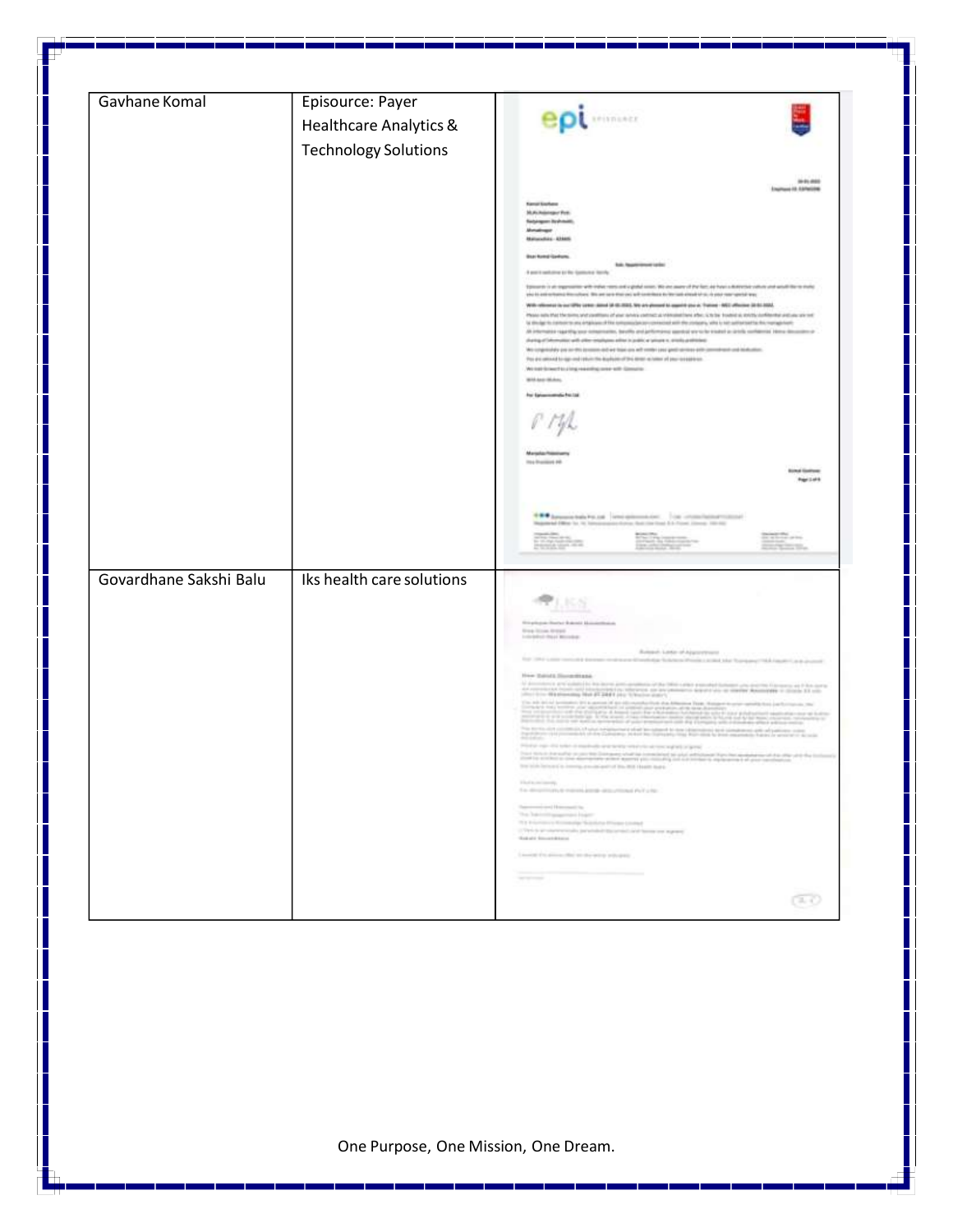| Jadhav Komal Vasantrao | <b>Gebbs Healthcare</b>              |                                                                                                                                                                                                                                                                                                                                                                                                                                                                                                                                                                                                                                                                                                                                                                                                                                                                                                                                                                                                                                                                                                                                                                                                                                                                                                                                                                                                                                                                                                                                                                                                                                                                                                                                                                                                                                                                                                                                                                                                                                                                                                                                                                                                                                                                                                                                                                           |
|------------------------|--------------------------------------|---------------------------------------------------------------------------------------------------------------------------------------------------------------------------------------------------------------------------------------------------------------------------------------------------------------------------------------------------------------------------------------------------------------------------------------------------------------------------------------------------------------------------------------------------------------------------------------------------------------------------------------------------------------------------------------------------------------------------------------------------------------------------------------------------------------------------------------------------------------------------------------------------------------------------------------------------------------------------------------------------------------------------------------------------------------------------------------------------------------------------------------------------------------------------------------------------------------------------------------------------------------------------------------------------------------------------------------------------------------------------------------------------------------------------------------------------------------------------------------------------------------------------------------------------------------------------------------------------------------------------------------------------------------------------------------------------------------------------------------------------------------------------------------------------------------------------------------------------------------------------------------------------------------------------------------------------------------------------------------------------------------------------------------------------------------------------------------------------------------------------------------------------------------------------------------------------------------------------------------------------------------------------------------------------------------------------------------------------------------------------|
|                        | solutions, Aurangabad.               | <b>CHANGED ART</b><br>$-100$<br>OR.                                                                                                                                                                                                                                                                                                                                                                                                                                                                                                                                                                                                                                                                                                                                                                                                                                                                                                                                                                                                                                                                                                                                                                                                                                                                                                                                                                                                                                                                                                                                                                                                                                                                                                                                                                                                                                                                                                                                                                                                                                                                                                                                                                                                                                                                                                                                       |
| Kadre Yogita Jitendra  | Mankind Lab Mumbai                   | e<br>Manhitsofile<br><b>Bill State Free</b><br>GO.                                                                                                                                                                                                                                                                                                                                                                                                                                                                                                                                                                                                                                                                                                                                                                                                                                                                                                                                                                                                                                                                                                                                                                                                                                                                                                                                                                                                                                                                                                                                                                                                                                                                                                                                                                                                                                                                                                                                                                                                                                                                                                                                                                                                                                                                                                                        |
| Rathod Divya           | MacLeod's                            | <b>MACLEOD</b>                                                                                                                                                                                                                                                                                                                                                                                                                                                                                                                                                                                                                                                                                                                                                                                                                                                                                                                                                                                                                                                                                                                                                                                                                                                                                                                                                                                                                                                                                                                                                                                                                                                                                                                                                                                                                                                                                                                                                                                                                                                                                                                                                                                                                                                                                                                                                            |
| Ravindranath           | pharma, Mumbai.                      | WASHIMURDERLY<br><b>UNISSIMITY</b><br>We DIVISIONALISANITIE SATISFIE<br><sup>1</sup> Elizabeth in controller<br>ENG: We Shrive Automotive<br>The first reference to prior application and accumpations and interview pay feature five. We are above as<br>Hotter plusher and of intertaining a contained AU (AIT) and it additions a location or regardiate above to<br>& P CENTER. For forms and candidate maturity agene between us.<br>The malgration acceptance infor them puri professor regardedness scants by produced action 13 days of<br>manpless of shike Hills: co was the children with a subscripted cast and malling. You are expected by<br>just the duties le<br>the set into a survey dat approximate with debts on the select sub-style proving. Storage and the selection of<br>required in other than approximately complete the produced of your complements in radius the squad<br>The set requested to be quickly and by Fallowing dissurance or the time of justice and during."<br><b>C</b> Floor postage it also a hubig review<br>E: Crisine of infanational professional galable about rank agreement and those as<br>(c) Perforcing televident than the present simulation<br>by Continuous in supported plate of both.<br>ALTREGATE A RAINING CAR Care<br>sti Chas of pertament seléves port<br>at integrated Continuous of Women state in prest by a qualified States (Auditora Free a MMRS).<br>The look timeset for your length Aquay peoplosition with Machucky Physmocourtested (Physmocourtested)<br>UNITED STATE.<br><b>For Mexicode Phenomenonicals Limited:</b><br>world the<br>Abrigation of<br>Automatic Squarery<br>$\rightarrow$<br>intuing right flow policing bands and identifiers and if it<br>forms y agrees to this paints and passed the other. ( )<br>will print the<br>No DATO, ARUSONAVADO WATAOD:<br>"Bush the Officers to youth it a police strike of the officialist<br>AMCLECIES<br>$\frac{1}{2}$ $\frac{1}{2}$ $\frac{1}{2}$ $\frac{1}{2}$ $\frac{1}{2}$ $\frac{1}{2}$ $\frac{1}{2}$ $\frac{1}{2}$ $\frac{1}{2}$ $\frac{1}{2}$ $\frac{1}{2}$ $\frac{1}{2}$ $\frac{1}{2}$ $\frac{1}{2}$ $\frac{1}{2}$ $\frac{1}{2}$ $\frac{1}{2}$ $\frac{1}{2}$ $\frac{1}{2}$ $\frac{1}{2}$ $\frac{1}{2}$ $\frac{1}{2}$<br>Sight (2004)<br>School Hotel (2004) (2004)<br>School Hotel (2004) (2004)<br>PROPERTY/REALTY<br>GMTED |
|                        | One Purpose, One Mission, One Dream. |                                                                                                                                                                                                                                                                                                                                                                                                                                                                                                                                                                                                                                                                                                                                                                                                                                                                                                                                                                                                                                                                                                                                                                                                                                                                                                                                                                                                                                                                                                                                                                                                                                                                                                                                                                                                                                                                                                                                                                                                                                                                                                                                                                                                                                                                                                                                                                           |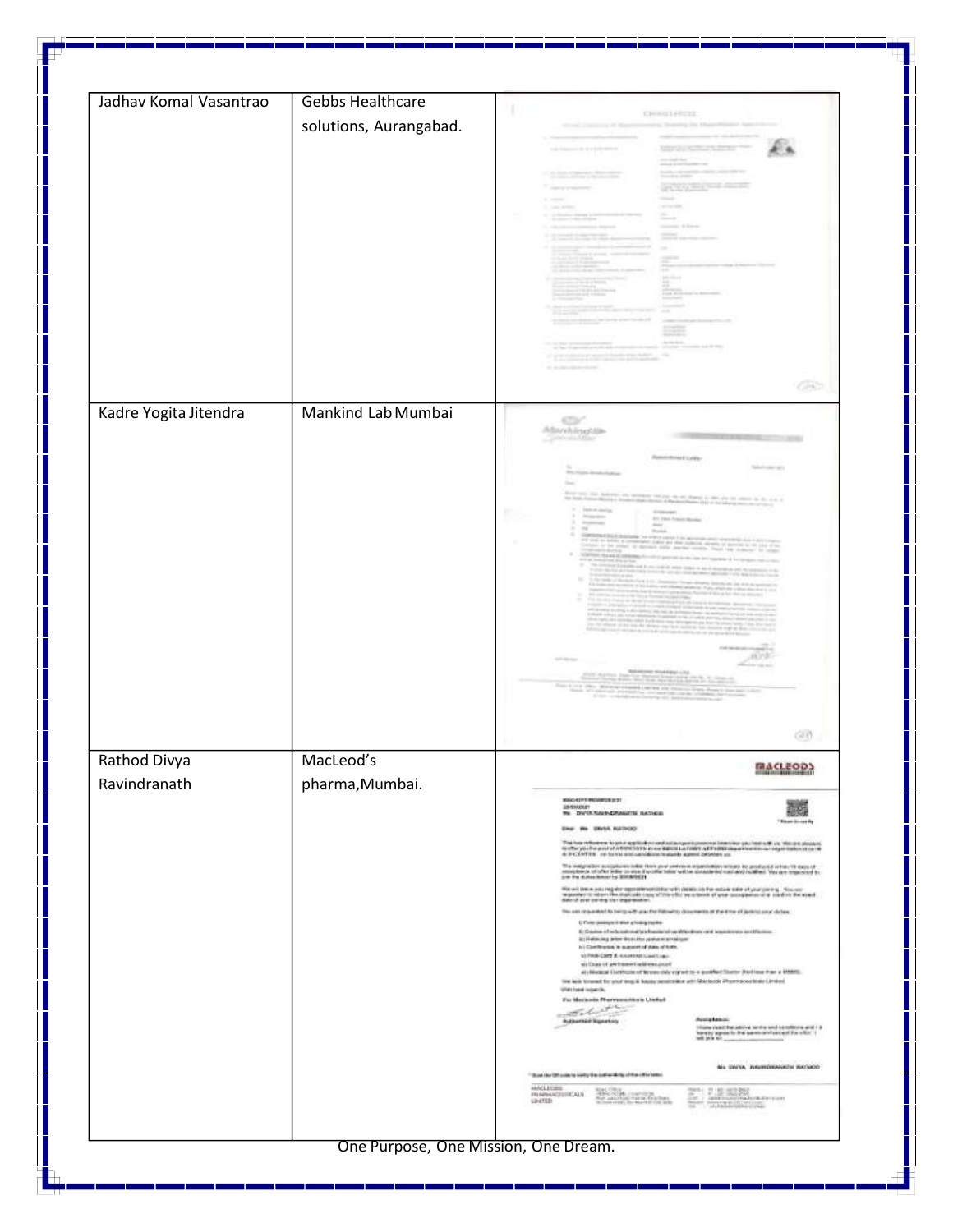| Somwanshi Gayatri Sanjay | Medical shop - Swami |                                                                                                                                                                                                                                                                                                           |
|--------------------------|----------------------|-----------------------------------------------------------------------------------------------------------------------------------------------------------------------------------------------------------------------------------------------------------------------------------------------------------|
|                          |                      | OFFER LETTER                                                                                                                                                                                                                                                                                              |
|                          | medical              |                                                                                                                                                                                                                                                                                                           |
|                          |                      | ( To whom go Ever Concern)                                                                                                                                                                                                                                                                                |
|                          |                      |                                                                                                                                                                                                                                                                                                           |
|                          |                      | ethic is to certify that these<br>that Gogathi sanjag somolanshi<br>waking ar a pharmacult in firm with                                                                                                                                                                                                   |
|                          |                      |                                                                                                                                                                                                                                                                                                           |
|                          |                      | Sai Samasth nectical Stepper, Pahata<br>VEOM RE Jan 2022 to till date                                                                                                                                                                                                                                     |
|                          |                      | on salary Topo per month                                                                                                                                                                                                                                                                                  |
|                          |                      | Authorities signature                                                                                                                                                                                                                                                                                     |
|                          |                      | ne Majue Sadapha                                                                                                                                                                                                                                                                                          |
|                          |                      | spin == Him                                                                                                                                                                                                                                                                                               |
|                          |                      | <b>SAI SAMARTH</b>                                                                                                                                                                                                                                                                                        |
|                          |                      | <b>MEDICAL STORES</b>                                                                                                                                                                                                                                                                                     |
|                          |                      |                                                                                                                                                                                                                                                                                                           |
|                          |                      |                                                                                                                                                                                                                                                                                                           |
| Temrikar Sana            | Data analyst         |                                                                                                                                                                                                                                                                                                           |
|                          |                      | 風俗                                                                                                                                                                                                                                                                                                        |
|                          |                      | Electronic Horizo Boyd, Tacolina<br>free line-titre.                                                                                                                                                                                                                                                      |
|                          |                      | Littlebace Work Warmbor<br>Rompfort (values of Appointment)                                                                                                                                                                                                                                               |
|                          |                      | and manded belower from your framings. Stations from the late for "company" "41 model and search                                                                                                                                                                                                          |
|                          |                      | Hy av Histog Tacterings:<br>is a continue of a strain when the continues of the life could mean to a power of the control of the control of the control of the control of the control of the control of the control of the control of the control of the                                                  |
|                          |                      |                                                                                                                                                                                                                                                                                                           |
|                          |                      | $\mathcal{L}=\mathcal{L}(\sqrt{1+\epsilon})$ . We then see that it adds to the distance recognition of all properties over                                                                                                                                                                                |
|                          |                      | the state of the first company and party said at the state and as where the state of the state of the state of the state of the state of the state of the state of the state of the state of the state of the state of the sta                                                                            |
|                          |                      | taa bilica turunko in piirittu kalkatuun kalkatu valikileed kirjaan arkikaad kuvo kalkatujuma oli ka viimand ko<br>Kilk la kalkatu vali, kalkatu de militti kalkatuja, kirjaali piiri lahintaa so maanimari (1 pari mekalimin<br>his body fascined to his rivers (including \$10.00 for \$10.000 minutes) |
|                          |                      | There are excellent and<br>To the process in the contribution of the process and con-                                                                                                                                                                                                                     |
|                          |                      | Service and School Av.<br>The Associations and Copyright                                                                                                                                                                                                                                                  |
|                          |                      | The Westmann's Alcohology Bulletinia (Physical crimed)<br>This is a contract primary description of the correspond                                                                                                                                                                                        |
|                          |                      | buy border.                                                                                                                                                                                                                                                                                               |
|                          |                      | 2 to concrete column of the red that many a structured.                                                                                                                                                                                                                                                   |
|                          |                      |                                                                                                                                                                                                                                                                                                           |
|                          |                      | CD.                                                                                                                                                                                                                                                                                                       |
| Vartak Manali            | Pharmacist           |                                                                                                                                                                                                                                                                                                           |
|                          |                      |                                                                                                                                                                                                                                                                                                           |
|                          |                      | <b>Hill</b><br><b>NISK FOR AN</b><br><b>BUPER SPECIALITY HOSPITAL</b><br>POBISON FIES - "Always"                                                                                                                                                                                                          |
|                          |                      | ROUNTED BAR/THIR/MINIC/2015-78                                                                                                                                                                                                                                                                            |
|                          |                      | Ground Fisco, Vimal Deep, Sarveday Paradus,<br>Idear Golden Rent, Mira Bayander Road,<br>Idear Gold, Tusis -401.101.<br>Tod, Tod, The Golden Paradus -401.101.                                                                                                                                            |
|                          |                      |                                                                                                                                                                                                                                                                                                           |
|                          |                      |                                                                                                                                                                                                                                                                                                           |
|                          |                      | <b><i>MANALI VARTAK</i></b>                                                                                                                                                                                                                                                                               |
|                          |                      | Designation : Pharmasist<br>000:18.00.1998<br>Blood Group : B+VE                                                                                                                                                                                                                                          |
|                          |                      | <b>OW. Chicardus showers</b>                                                                                                                                                                                                                                                                              |
|                          |                      |                                                                                                                                                                                                                                                                                                           |